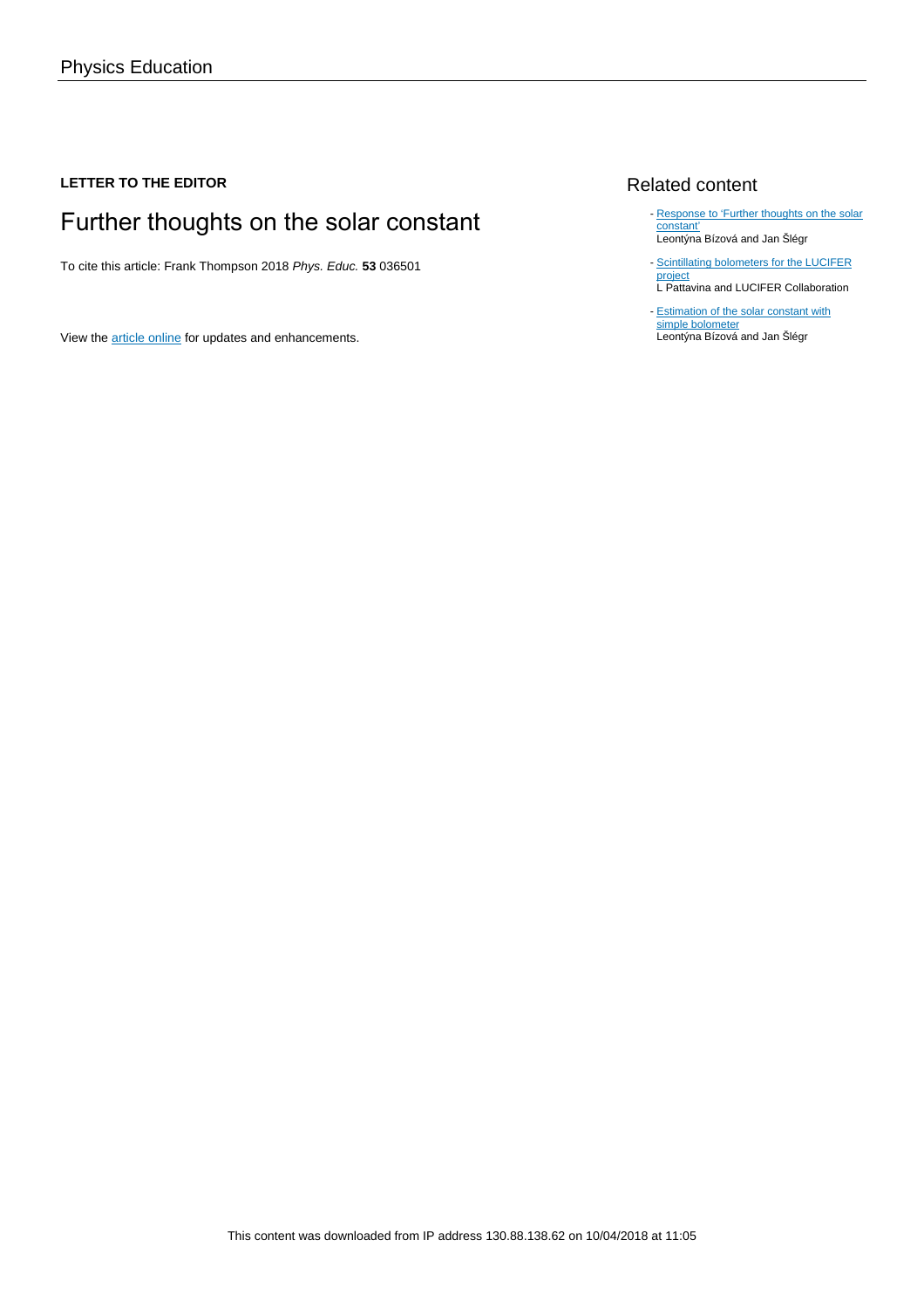LETTER TO THE EDITOR

[iopscience.org/ped](http://iopscience.org/ped)

Phys. Educ. **53** (2018) 036501 ([2](#page-2-2)pp)

# **Further thoughts on the solar constant**

### **Frank Thompson**

Department of Chemistry, EPR Centre, University of Manchester, Oxford Road, Manchester, M13 9PL, United Kingdom

E-mail: [F.Thompson@manchester.ac.uk](mailto:F.Thompson@manchester.ac.uk)



I read with interest the recent paper (Brizova and Slegr 2017 *Phys. Educ.* **52** 013008) regarding an experiment to measure the solar constant using a bolometer. The authors admitted that their measurements gave a value much lower than expected.

A re-plot of the data points was undertaken and the graph, figure [1](#page-2-0), is given below.

The graph shows rising temperature values versus time with the plate reaching a final temperature of about 35 °C. The points fall on a smooth curve which has a logarithmic shape and, in theory, an infinite time is required for the plate to reach its final value.

A theoretical analysis is now given for a solar heated plate.

*Assume we have plate of unit area*

Let solar constant be  $I_{SC}$  W.

Power loss from cooling is  $G(T - T_{amb})$  Watts where  $T_{\text{amb}}$  is the temperature of the surroundings and *T* is an elevated temperature. The rate of heating of the plate will be equal to the solar power input minus the rate of loss of heat.

If plate has mass *m* and the specific heat of the material is *c* then:

$$
mc^{dT}/_{dt} = I_{SC} - G(T - T_{amb}).
$$

Substituting a single parameter for  $(T - T<sub>amb</sub>)$ allows integration giving:

$$
e^{-t/(mc/G)} = \frac{I_{SC} - G(T - T_{amb})}{I_{SC}}.
$$

Rearranging gives

$$
T = T_{\text{amb}} + {}^{I_{\text{SC}}}/G \ (1 - e^{-(G/mc)t}).
$$

We see that the final temperature  $T_{\text{max}} =$  $T_{amb} + I_{SC}/G$ .

And the initial slope is  $I_{\text{SC}}/(mc)$ .

Thus, the author's formula [[1\]](#page-2-1) only applies to the INITIAL slope of the graph and not the straight-line drawn as a 'best-fit' to all the points.

In figure [1](#page-2-0) an estimation of the initial slope was found to be  $0.065 \pm 0.005$  K s<sup>-1</sup>, which is more than double the slope given in [\[1](#page-2-1)].

The value of  $I_{SC}$  is then found to be  $1080 \pm 50$  $W$  m<sup>-2</sup>, which is a more acceptable value.

A value of *G* may also be estimated. Since  $T_{\text{max}} - T_{\text{amb}}$  is almost 10 °C then the value of *G* is  $108 \pm 5$  W m<sup>-2</sup> K<sup>-1</sup>.

As the authors point out, the experiment is interesting in that it lifts physics into an ASTROphysical regime.

May I add that the experiment requires little time to set up and a thermocouple sensor may be used if an IR thermometer is not available. A note of caution must be given; there are only a few data points available in figure [1](#page-2-0) for estimating